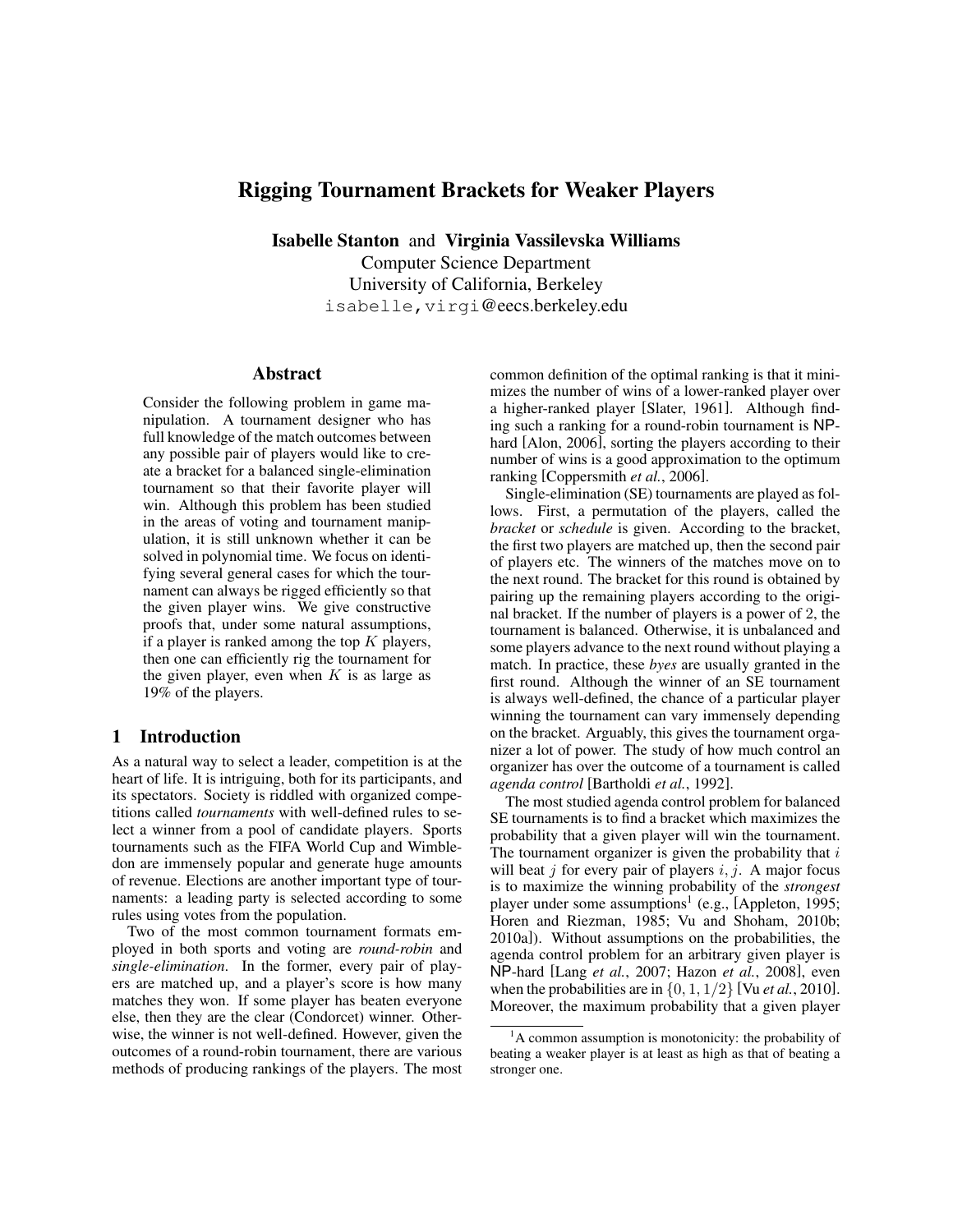wins cannot be approximated within any constant factor unless P=NP [Vu *et al.*, 2010]. When the probabilities are all either 0 or 1, the agenda control problem, then called the tournament fixing problem (TFP), is not well understood. One of the interesting open problems in computational social choice is whether a tournament fixing bracket can be efficiently found. Several variants of the problem are NP-hard – when some pairs of players cannot be matched [Vassilevska Williams, 2010], when some players must appear in given rounds [Vu *et al.*, 2010], or when the most "interesting" tournament is to be computed [Lang *et al.*, 2007].

Besides its natural connection to tournament manipulation, TFP studies the relationship between round-robin and single-elimination tournaments. The decision version of TFP asks, given the results of a round-robin tournament and a player  $\mathcal{A}$ , is  $\mathcal A$  also the winner of some SE tournament, given the same match outcomes? In the area of voting, suppose all votes are in, can we simulate a win for a particular candidate, using single-elimination rules (binary cup)? In this work, we investigate the following question: if we consider a round-robin tournament and a ranking produced from it by sorting the players according to their number of wins, how many of the top players can actually win some SE tournament, given the same match outcomes? What conditions on the round-robin tournament suffice so that one can efficiently rig the SE tournament outcome for many of the top players?

Prior work has shown several intuitive results. For instance, if  $A$  is any player with the maximum number of wins in a round-robin tournament, then one can efficiently construct a winning (balanced) SE bracket for A [Vassilevska Williams, 2010]. We extend and strengthen many of the prior results.

Contributions. Let  $\Pi$  be an ordering of the players in nonincreasing order of their number of wins in the given round-robin tournament. We consider conditions under which, for large  $K$ , the SE tournament can be fixed efficiently for *any* of the first K players in Π. We are interested in natural and not too restrictive conditions under which a constant fraction of the players can be made to win. If the first player  $p_1$  in  $\Pi$  beats everyone else, then  $p_1$  wins all SE tournaments. We show that if *any* player can beat  $p_1$ , then we can also fix the tournament for the second player  $p_2$ . We show that for large enough tournaments, if there is a matching onto the top  $K - 1$ players  $\{p_1, \ldots, p_{K-1}\}\$  in  $\Pi$  from the rest of the players, then we can efficiently find a bracket for which  $p<sub>K</sub>$  wins, where  $K$  is as large as 19% of the players.

Graph representation. The outcome of a round-robin tournament has a natural graph representation as a *tournament graph*: a directed graph in which for every pair of nodes  $a, b$ , there is an edge either from  $a$  to  $b$ , or from b to a. The nodes of a tournament graph represent the players in a round-robin tournament, and an edge  $(a, b)$ represents a win of a over b.

| <b>Notation</b>                                                                                                   |
|-------------------------------------------------------------------------------------------------------------------|
| $N^{out}(\mathcal{A}) = \{v   (\mathcal{A}, v) \in E\},\,\, N_X^{out}(\mathcal{A}) = N^{out}(\mathcal{A}) \cap X$ |
| $N^{in}(\mathcal{A}) = \{v   (v, \mathcal{A}) \in E\},\ N_X^{in}(\mathcal{A}) = N^{in}(\mathcal{A}) \cap X$       |
| $out(\mathcal{A}) =  N^{out}(\mathcal{A}) , out_X(\mathcal{A}) =  N_X^{out}(\mathcal{A}) $                        |
| $in(\mathcal{A}) =  N^{in}(\mathcal{A}) , \ in_X(\mathcal{A}) =  N_X^{in}(\mathcal{A}) $                          |
| $\mathcal{H}^{in}(\mathcal{A}) = \{v v \in N^{in}(\mathcal{A}), out(v) > out(\mathcal{A})\}\$                     |
| $\mathcal{H}^{out}(\mathcal{A}) = \{v v \in N^{out}(\mathcal{A}), out(v) > out(\mathcal{A})\}\$                   |
| $\mathcal{H}(\mathcal{A})=\mathcal{H}^{in}(\mathcal{A})\cup\mathcal{H}^{out}(\mathcal{A})$                        |
| $E(X, Y) = \{(u, v)   (u, v) \in E, u \in X, v \in Y\}$                                                           |

Table 1: A summary of the notation used in this paper.

Notation and Definitions. Unless noted otherwise, all graphs in the paper are tournament graphs over  $n$  vertices, where  $n$  is a power of 2, and all SE tournaments are balanced. In Table 1, we define the notation that will be used in the rest of this paper. For the definitions, let  $A \in V$  be any node, let  $X, Y \subseteq V$  be such that  $X \cap Y = \emptyset$ .

Consider a tournament graph  $G = (V, E)$ . We say that  $A \in V$  is a king over another node  $x \in V$  if either  $(A, x) \in E$  or there exists  $y \in V$  such that  $(A, y), (y, x) \in E$ . A *king* in G is a node A which is a king over all  $x \in V \setminus \{A\}$ . We say that set S covers a set T if for every  $t \in T$  there is some  $s \in S$  so that  $(s, t) \in E$ . Thus  $N^{out}(\mathcal{A})$  covers the graph if and only if  $A$  is a king.

If one can efficiently construct a winning SE tournament bracket for a player A, we say that A is an *SE winner*. We use the ranking Π formed by sorting the players in nondecreasing order of their outdegree.

We will construct SE tournaments as a series of matchings where each successive one will be over the winners of the previous one. A matching is defined as a set of pairs of vertices where each vertex appears in at most one pair. In our setting, these pairs are directed, so a matching from  $X$  to  $Y$  will consist only of edges that are directed from  $X$  to  $Y$ . If an edge is directed from  $x$  to y, then we refer to x as a *source*. Further, given a matching  $M$  from the sets  $X$  to  $Y$ , we will use the notation  $X \setminus M$  to refer to the vertices in X that are not contained in the matching. A perfect matching from  $X$  to  $Y$  is one where every vertex of  $X$  is matched with a vertex of  $Y$ and  $|X| = |Y|$ . A perfect matching in a set S is a perfect matching from some  $S' \subseteq S$  to  $S \setminus S'$ .

### 2 Motivation and Counterexamples

We will now discuss the motivation for our assumptions on the graph. We will look at some necessary and sufficient conditions for the top  $K$  players to win an SE tournament. We begin with an example.

Consider the transitive tournament graph  $G$  with nodes  $v_1, \ldots, v_n$ , where  $v_i$  beats all nodes  $v_j$  for  $j > i$ . Then  $v_1$  is the winner of all SE tournaments on  $G$ . Now, take any perfect matching from  $\{v_1, \ldots, v_{n/2}\}$  to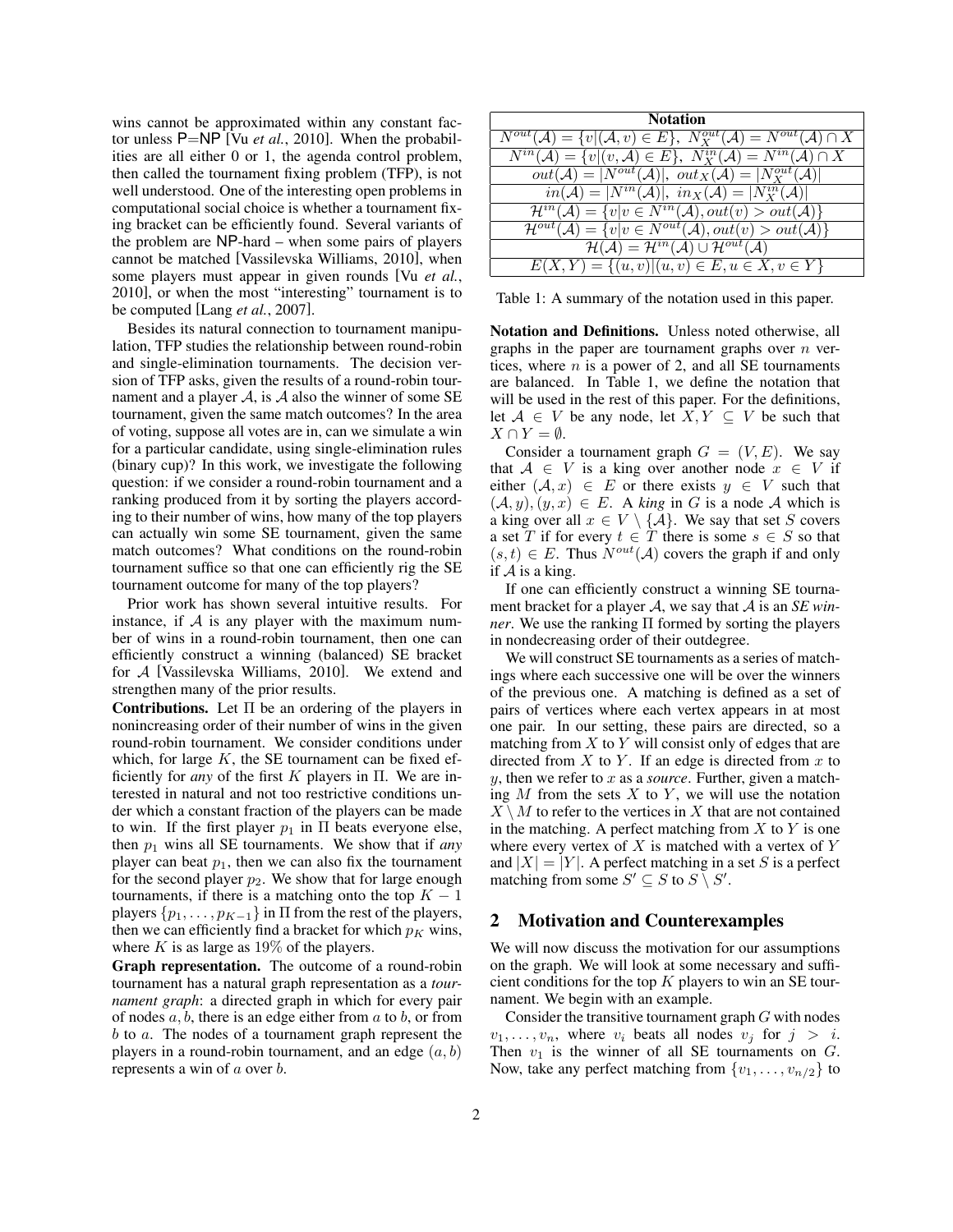

Figure 1:  $p_i$  only loses to  $m_i$  and  $p_j$  for  $j \lt i$ . No matter how the other edges of the tournament graph are placed, since the  $p_i$ beat everyone else and the  $m_i$  lose to everyone else, all SE tournament winners are in S.



Figure 2: Example in which the two highest outdegree nodes,  $k_1$ and  $k_2$ , have a matching into them but  $A$  cannot win an SE tournament.



Figure 3: Example where there is a matching from  $N^{out}(\mathcal{A})$  onto the  $k$  highest degree nodes but  $A$  can't win an SE tournament.

 ${v_{n/2+1}, \ldots, v_n}$  and reverse these edges to create a *back-matching*. This gives each node from the weaker half of  $G$  a win against some node from the stronger half. The new outdegree ranking only swaps  $v_{n/2}$  and  $v_{n/2+1}$ , however now the top  $n/2 - 1$  players are SE winners: each of these nodes still beats at least  $n/2$  other players, and the back-edges of the matching also make each one also a king. Prior work showed that this condition is sufficient for these players to be an SE tournament winner [Vassilevska Williams, 2010]. Thus, adding a backmatching to a transitive tournament can dramatically increase the set of winners. Our goal is to understand the impact of such back-edge matchings in general tournaments. As a warm-up, we consider the nodes of second and third highest outdegree. By case analysis, one can show the following theorem.

Theorem 1. *Let* G *be a tournament graph and let* A *be the node of second highest outdegree. Then* A *is an SE winner if and only if there is no Condorcet winner in* G*. If there is a matching onto the top* 2 *nodes, then the third highest outdegree node is also an SE winner.*

This simple result leads to a larger question. What are the necessary and sufficient conditions for the  $k^{th}$ ranked node to win an SE tournament? A natural conjecture is that if there is a perfect matching from  $V \setminus H(A)$ to  $\mathcal{H}(\mathcal{A})$ , then A should be able to win.

In Figure 1 we give an example of a tournament and a subset S consisting of the top  $r + 1$  outdegree nodes such that there is a matching of size r from a subset  $W =$  ${m_1, \ldots, m_r}$  of  $V \setminus S$  into S, but no matching of size  $r + 1$  from  $V \setminus S$  into S. Figure 1 only shows some of the graph edges. The edges within  $V \setminus (W \cup S)$  are arbitrary, all nodes of S beat all nodes of  $V \setminus (W \cup S)$ , and all nodes of W lose to all nodes of  $V \setminus (W \cup S)$ . We can show that any node  $A \notin S$  cannot be an SE winner.  $p_1$  only loses to  $m_1$  and  $m_1$  loses to everyone else so  $p_1$ must be matched with  $m_1$  in the first round if it is to ever be eliminated. Similarly, for any  $i \leq r$ , each  $p_i$  must be matched with  $m_i$  in the first round. Since all of the nodes that could possibly beat  $p_{r+1}$  lose in the first round, no one is left to beat  $p_{r+1}$  and A cannot win. Therefore, the only possible SE winners are contained in S. We have shown that for any  $r$  there exists a graph in which there is no matching onto the top  $r$  outdegree nodes and the  $(r + 1)$ st outdegree node is not an SE winner. From this, we can conclude that the existence of a perfect matching from  $V \setminus H(A)$  into  $H(A)$  is, in a sense, necessary, in order for a node A to be an SE winner.

Now suppose that there is a perfect matching in  $G$ from  $V \setminus \mathcal{H}(\mathcal{A})$  onto  $\mathcal{H}(\mathcal{A})$ . Can we conclude that the bracket can be fixed for  $A$ ? This turns out not to be true. Consider Figure 2. Here  $H(A)$  consists only of  $k_1$  and  $k_2$ . These nodes are only beaten by  $b_1$  and  $b_2$  respectively, who lose to every other player except  $A$ , so  $b_i$ and  $k_i$  must be matched in round 1. The  $a_i$  are symmetric, so without loss of generality we can match  $A$  to  $a_1$ in round 1. The two remaining nodes,  $a_2$  and  $a_3$ , must also be matched. After round 1 the nodes that survive are  $A, a_3, b_1, b_2$ . However, A needs to have outdegree at least 2 to survive the next two rounds. As it only has outdegree 1, A cannot win an SE tournament.

A similar problem can arise when the matching comes from  $N^{out}(\mathcal{A})$  instead of  $N^{in}(\mathcal{A})$ . Figure 3 gives an example of a graph construction for any  $n \geq 8$  for which the node ranked  $n/2$  cannot win any SE tournament even though there is a matching onto  $\mathcal{H}(\mathcal{A}) = \bigcup_{i=1}^{k} h_i$ . Each  $h_i$  only loses to  $b_i$  and  $\cup_{j>i}h_j$ . Each  $b_i$  only beats  $\cup_{i>i}b_i$ , except for  $b_1$  who also beats c. The problem arises with who to match  $A$  to in the first round so that it can win the match. By induction, one can argue that every  $h_i$  for  $i > 1$  must be matched to  $b_i$  in round 1. A must be matched to some node in  $N^{out}(\mathcal{A})$ , but only  $b_1$ remains unmatched. This leaves  $h_1$  and c who must be matched as well. However, in round 2, all nodes that beat  $h_1$  have been eliminated and it is now a Condorcet winner in the induced subgraph. Therefore, it must be the winner of any SE tournament.

A common issue in the above counterexamples is that  $\mathcal{H}(\mathcal{A})$  is too large while  $out(\mathcal{A})$  is too small. Another commonality is that  $\mathcal{H}(\mathcal{A}) = \mathcal{H}^{in}(\mathcal{A})$ . Hence a better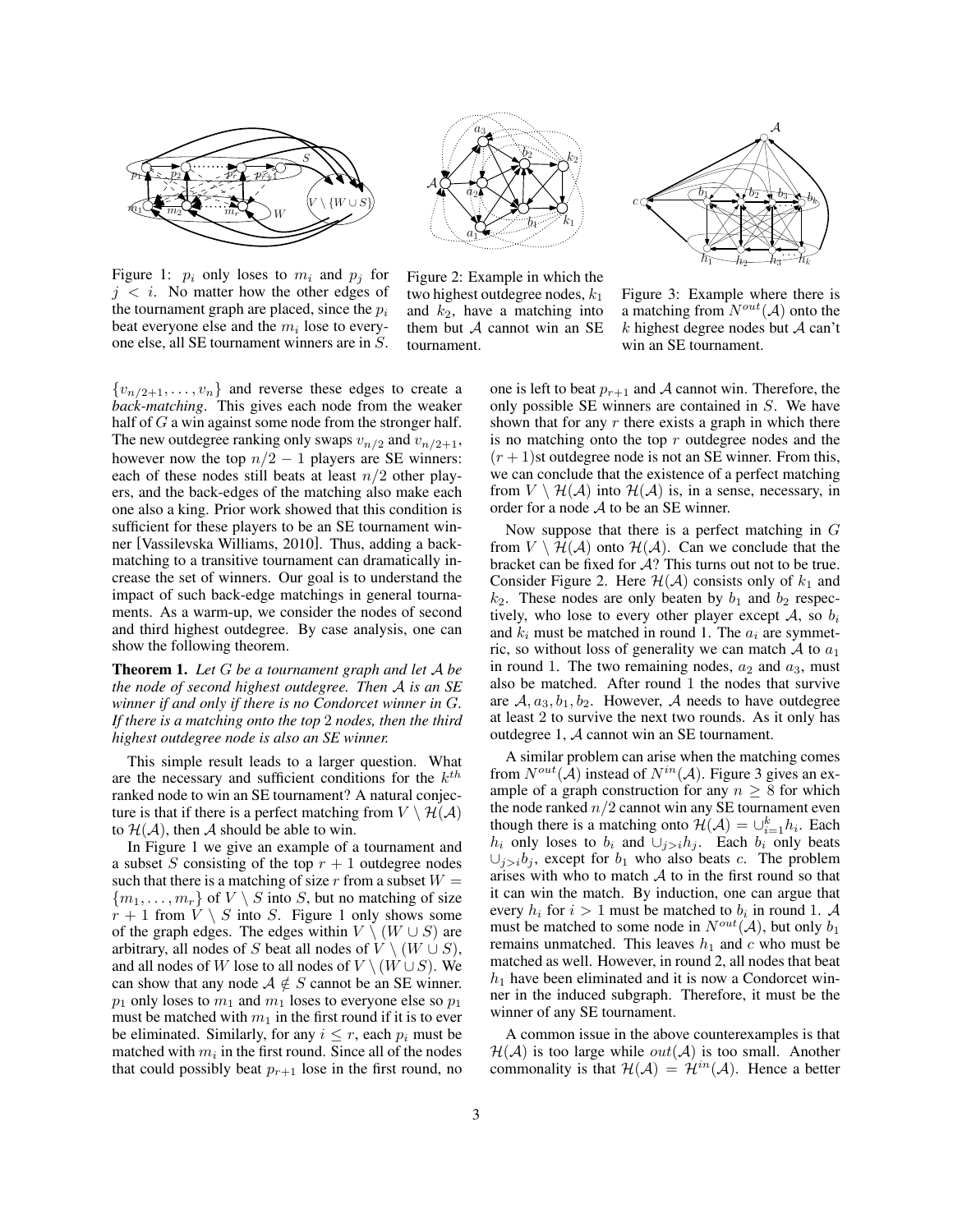condition to look for is a matching from  $V \setminus \mathcal{H}^{in}(\mathcal{A})$ onto  $\mathcal{H}^{in}(\mathcal{A})$ , and not necessarily onto  $\mathcal{H}(\mathcal{A})$ .

Finally, a natural question is, how reasonable is the assumption of the existence of a matching from lower ranked players to higher ranked players? Consider the Braverman-Mossel model [2008] for generating tournament graphs. In this model, one assumes an underlying ranking  $v_1 \cdots v_n$  of the players according to skill. The tournament is generated by adding an edge  $(v_i, v_j)$  with probability p if  $j < i$  and  $1 - p$  if  $j > i$  for  $p < \frac{1}{2}$ . This model can be viewed as a transitive tournament with each edge reversed with probability p. A classic result of [Erdős and Rényi, 1964] is that a bipartite graph with n nodes on each side with  $2n \ln n$  edges selected uniformly at random contains a perfect matching with high probability. If a graph is generated by the Braverman-Mossel model with  $p > \frac{4 \ln n}{n}$ , then we expect there to be  $n \ln n$  back edges from  $v_{n/2} \cdots v_n$  to  $v_1 \cdots v_{n/2-1}$ . Therefore, in almost all such tournaments, a backedge matching exists.

#### 3 Main Results

We are now ready to introduce our main result. As the proof is quite technical, we will first provide an intuitive sketch, some of the necessary Lemmas, and a more detailed account of the key part of our proof. Please refer to [Stanton and Vassilevska Williams, 2011] for the full version of this Section.

We present two main results. The first generalizes the idea of a king, and shows that if a node  $A$  is a king except for some subset and  $A$  beats many nodes that beat a king of that subset, then  $A$  is an SE winner.

Lemma 1 (Kings Except for a T subset). *Let* A *be a node in a tournament* G *and let* T *be a subset of*  $N^{in}(\mathcal{A})$ *of size*  $|T| = 2^k$  *for some* k*. Suppose that A is a king in*  $G \setminus T$  *and*  $|N^{out}(\mathcal{A})| \geq |N^{in}(\mathcal{A})|$ *. Let t be a king in*  $T$  *with outdegree in*  $\overline{T}$  *at least*  $\lfloor |T|/2 \rfloor$ *. Suppose that*  $|N^{in}(t) ∩ N^{out}(A)| ≥ |T|$ *. Then A is an SE winner.* 

The key observation in proving Lemma 1 is that  $t$  can win an SE tournament over just the subgraph consisting of T in  $\log |T|$  rounds. At the same time, there are at least |T| nodes in  $N^{out}(\mathcal{A})$  that beat t. In the worst case, these cannot eliminate any other nodes in  $N^{in}(\mathcal{A})$  so they must be matched against each other for  $log |T|$  rounds as well. However, given the size, we are guaranteed that at least 1 will survive to eliminate  $t$ . At this point,  $\mathcal A$  will be a king of high outdegree over the induced subgraph. The technical details of the proof proceed by induction on the size of T. Lemma 1 is used in the proof of our main theorem below. We highlight its use in the intuitive sketch.

We now address the main question of this paper - what can we show when a matching from  $V \setminus \mathcal{H}^{in}(\mathcal{A})$  to  $\mathcal{H}^{in}(\mathcal{A})$  exists?

Theorem 2 (Not a King but Matching into  $\mathcal{H}^{in}(\mathcal{A})$ ). *There exists a constant*  $n_0$  *such that for all*  $n \geq n_0$  *the*  *following holds. Let*  $G = (V, E)$  *be a tournament graph on n nodes*,  $A \in V$ *. Suppose there is a matching* M *from*  $V \setminus \mathcal{H}^{in}(\mathcal{A})$  *onto*  $\mathcal{H}^{in}(\mathcal{A})$  *of size* K*.* If  $K \leq (n-6)/7$ , *then* A *is an SE winner.*

The key restriction in this Theorem concerns the number of higher ranked players who beat a player, not the actual rank of that player. However, we are able to apply the fact that a player of rank  $k$  has outdegree at least  $(n - k - 1)/2$  to obtain a nice corollary for large tournament graphs: Any one of the top 19% of the nodes are SE winners, provided there is a matching onto the nodes of higher outdegree.

**Corollary 1.** *There exists a constant*  $n_0$  *so that for all tournaments* G *on*  $n > n_0$  *nodes the following holds. Let* A *be among the top*  $(6n + 7)/31 \geq .19n$  *highest outdegree nodes. If there is a matching from*  $V \setminus \mathcal{H}^{in}(\mathcal{A})$ *onto*  $\mathcal{H}^{in}(\mathcal{A})$ *, then*  $\mathcal{A}$  *is an SE winner.* 

#### 3.1 Intuition

We now give an intuitive sketch about how one might go about proving Theorem 2. The overall strategy of our proof is to set up the first round of the SE tournament, so that all of the high outdegree nodes that beat  $A$  are eliminated, and in the remaining tournament,  $\mathcal A$  is a king over almost the entire graph, so that Lemma 1 can be applied.

At first glance, one might try to build the first round by using the existing matching, M, from  $V \setminus \mathcal{H}^{in}(\mathcal{A})$  to  $\mathcal{H}^{in}(\mathcal{A})$  and then finding some maximal matching M' from  $N^{out}(\mathcal{A}) \setminus M$  to  $N^{in}(\mathcal{A}) \setminus M$ . The matching  $M'$  will guarantee that as many elements as possible of  $N^{out}(\mathcal{A})$  will survive to compete in the second round. To complete round 1, the potentially remaining nodes in  $N^{out}(\hat{\mathcal{A}}) \setminus (M \cup M')$  should be matched amongst themselves, and the same for  $N^{in}(\mathcal{A}) \setminus (M \cup M')$  in a matching called  $M''$ .

 $A$  is initially a king in  $G$  over any node with no larger outdegree than it (i.e.  $V \setminus \mathcal{H}^{in}(\mathcal{A})$ ). However, if we do not create the matching  $\dot{M}''$  above carefully  $\mathcal A$  may no longer be a king over the sources of  $M$ . Even worse, some source of M may lose all of the nodes that can potentially beat, and might become a Condorcet winner in the graph induced by the winners of round 1. This is demonstrated in Figure 4. In this example, we would like to fix the bracket for  $P_2$ , the second strongest player.  $P_3$ can beat  $P_1$ , but only  $P_{n-1}$  and  $P_n$  beat  $P_3$ . If we use any matching of  $N^{out}(P_2)$  that does not match  $P_n$  with  $P_{n-1}$ ,  $P_3$  will be a Condorcet winner in round 2, and  $P_2$ cannot win.

The failure of this example motivates our approach. We begin our construction of round 1 as before. We use the perfect matching M from  $V \setminus \mathcal{H}^{in}(\mathcal{A})$  to  $\mathcal{H}^{in}(\mathcal{A})$ <br>and M', a maximal matching M' from  $N^{out}(\mathcal{A}) \setminus M$  to  $N^{in}(\mathcal{A}) \setminus M$ . At this point, we want to guarantee that as many of the sources of M as possible are still covered by winners of round 1. We start by finding the set  $T$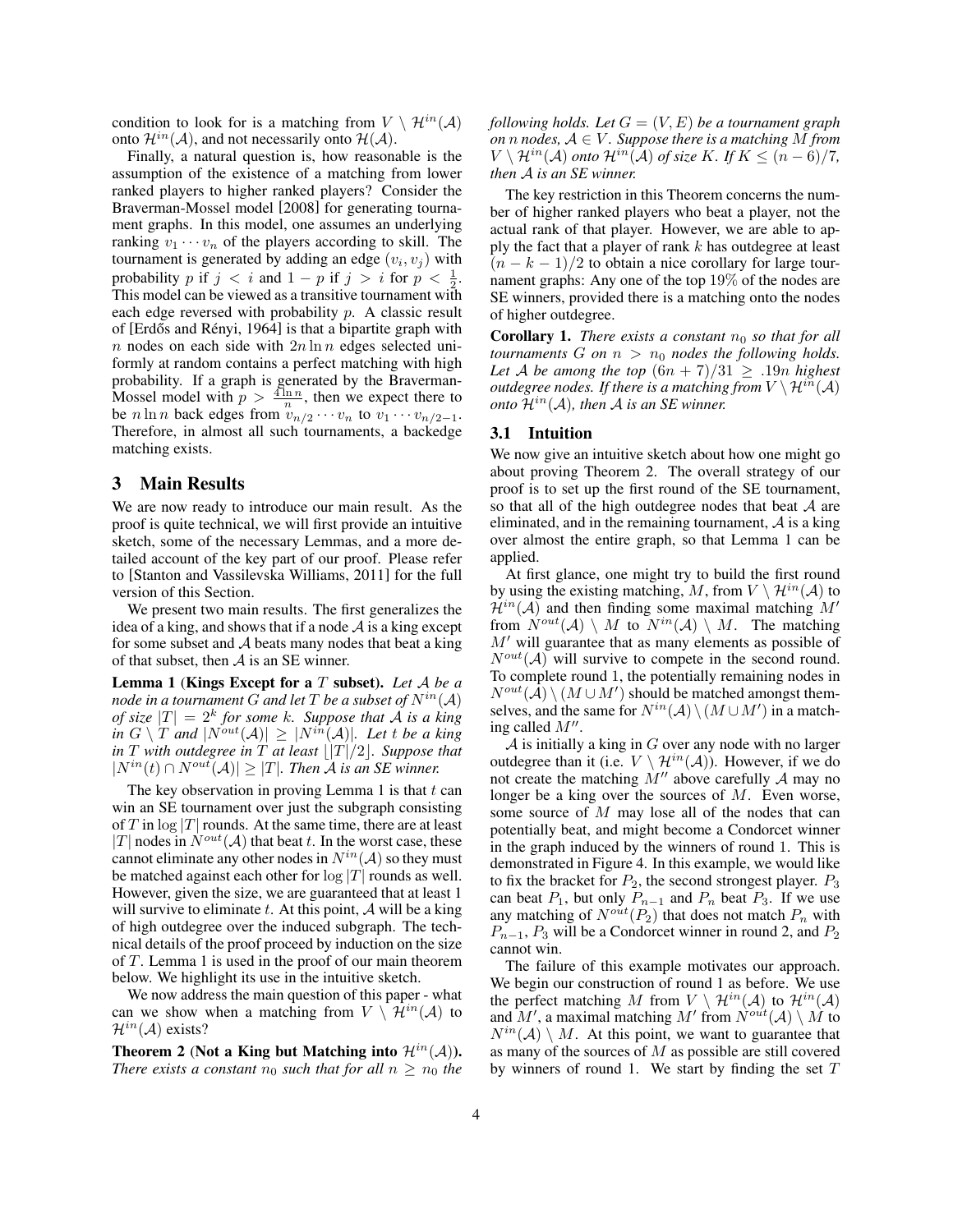

Figure 4: An example where an arbitrary Figure 5: The construction of matching of  $N^{out}(P_2)$  the sets  $S_i$  and  $B_i$  in Theois likely to fail. rem 3.

of sources of  $M$  that are not currently beaten by some source in  $M'$ , or by  $A$ . Because these nodes are all of lower outdegree than  $A$ , we can argue that there is some subset S which is a subset of  $N^{out}(\mathcal{A}) \setminus (M \cup M')$  that covers T. We use a greedy approach (Algorithm 1) to match up the nodes of  $S$  in round 1 so that the winners of this matching cover as many nodes of  $T$  as possible. We are able to show (in Lemma 2) that the set  $U$  of nodes of T that are not covered by the first round winners from S is very small: it has size at most  $O(\sqrt{|T|})$ . This will allow us to show that we can eliminate  $\bar{U}$  in later rounds.

We design the next rounds using Lemma 1. To do this, we use the largest outdegree node  $t$  in  $T$  and find a set P, the size of which is a power of 2, that contains both t and U. The final requirements of Lemma 1 are that  $A$ beats at least as many first round winners outside P as it loses to (which we show using Theorem 3) and that the number of nodes from  $N^{out}(\overline{A})$  that beat t and survive round 1 is at least  $|P|$ . To fulfill this last requirement, we add an extra iteration (for  $q = 1$ ) in Algorithm 1 which constructs the first round matching of  $S$  so that enough nodes that beat t survive round 1.

Summary. We create the first round of the tournament by using  $\dot{M}$ , a maximal matching  $M'$  from the remaining nodes of  $N^{out}(\mathcal{A})$  to the remaining nodes of  $N^{in}(\mathcal{A})$ , and a greedily selected perfect matching  $M''$  on S. Many sources of  $M''$  beat t, and almost all of T is covered by the sources of  $M''$ . This does not fully specify the first round matching. A few nodes may remain unmatched, specifically  $N^{in}(A) \setminus (M \cup M')$ ,  $N^{out}(A) \setminus (M \cup M' \cup$  $M''$ ) and A itself. The final details are included in the proof sketch at the end of this section. The goal of the first round matching is to ensure that the requirements of Lemma 1 are met and the remaining rounds of the tournament can be completed so that  $A$  wins.

#### 3.2 Technical details.

With the above overview of the proof technique, we now introduce the necessary lemmas. As an SE tournament is a series of  $log n$  matchings, these lemmas are about the existence of matchings with desirable properties. The first is a very general result that can be specfically applied to lower-bound how large a matching can be found from  $N^{out}(\mathcal{A})$  to  $N^{in}(\mathcal{A}) \setminus \mathcal{H}^{in}(\mathcal{A})$ .

**Theorem 3 (Large Matching).** Let  $h \in \mathbb{Z}$ , possibly neg*ative. Let S and B be disjoint sets such that*  $\forall X \subset B$ *,*  $|E(S, X)| \geq {\binom{|X|}{2}} - h|X|$ . Then there exists a matching *between S and B of size at least*  $\frac{|B|-2h-1}{2}$ .

*Proof.* Recall that M is a maximal matching from a set  $S$  to a set  $B$  if and only if there are no augmenting paths from the unmatched elements of S to the unmatched element of  $B$ . Our proof will proceed by using the large number of edges from  $S$  to any subset  $X$  of  $B$  to lowerbound the size of the matching.

Let  $M$  be a maximal matching from  $S$  to  $B$ . We refer to the sources of M as  $S'$  and the sinks as  $B'$ . We iteratively build up a family of sets  $S_j$  and  $B_j$  that consist of augmenting paths from the unmatched nodes in B.

Let  $S_1$  be the subset of  $S'$  which contains all nodes with edges to  $B \setminus B'$ . Let  $B_1$  be the nodes matched to  $S_1$  by M. Now, we inductively define  $S_j$  as the nodes in  $S' \setminus \bigcup_{i=1}^{j-1} S_i$  that have edges to  $B_{j-1}$ , where  $B_{j-1}$  are the nodes matched to  $S_{j-1}$  by  $M$ .

This process can be repeated up to some index  $J + 1$ such that there are no more nodes in  $S' \setminus \cup_{i=1}^{J} S_i$  with edges to  $B_J$ . Let  $\overline{S} = \bigcup_{i \leq J} S_i$  and  $\overline{B} = (\overline{B} \setminus B') \cup$  $(\cup_{i\leq J}B_i).$ 

First, note that there are no edges from  $S \setminus S'$  to  $\overline{B}$ since  $M$  is maximal. If there were, we would have an augmenting path. Therefore, all edges into  $\bar{B}$  come from  $\overline{S}$ . The number of edges from  $\overline{S}$  into  $\overline{B}$  is at most  $|\overline{B}||\overline{S}|$ (the number of edges in a complete bipartite graph) and at least  $|B|(|B|-1-2h)/2$  by the Theorem statement. Thus, we can conclude that

$$
|M| = |B \setminus \bar{B}| + |\bar{S}| \ge
$$
  

$$
(|B| - |\bar{B}|) + \frac{(|\bar{B}| - 1 - 2h)}{2} \ge \frac{(|B| - 1 - 2h)}{2}.
$$

Theorem 3 is used in the proof of Theorem 2 to argue about a lower bound on the size of  $N^{out}(\mathcal{A})$  after the first round. An example application of this theorem is to set  $S$ to  $N^{out}(\mathcal{A})$  and  $\overline{B}$  to  $\overline{N^{in}(\mathcal{A})}\setminus(M\cup\mathcal{H}^{in}(\mathcal{A}))$ . Here, the conditions of the Theorem are met: we can show that for every subset X,  $E(S, X) \geq {\binom{|X|}{2}} + |X|$  because every vertex in  $B$  beats  $\mathcal A$  and is of lower outdegree than  $\mathcal A$ .

The other very important part of our proof is Algorithm 1. As mentioned earlier, it is a greedy way of creating a matching in a set  $S$  such that the sources cover many elements in a set  $T$ . It iteratively finds the source in S that covers the most uncovered elements of T and matches it with a vertex that it beats. The first iteration of the loop deals with an element  $t$  that is a king over  $T$ .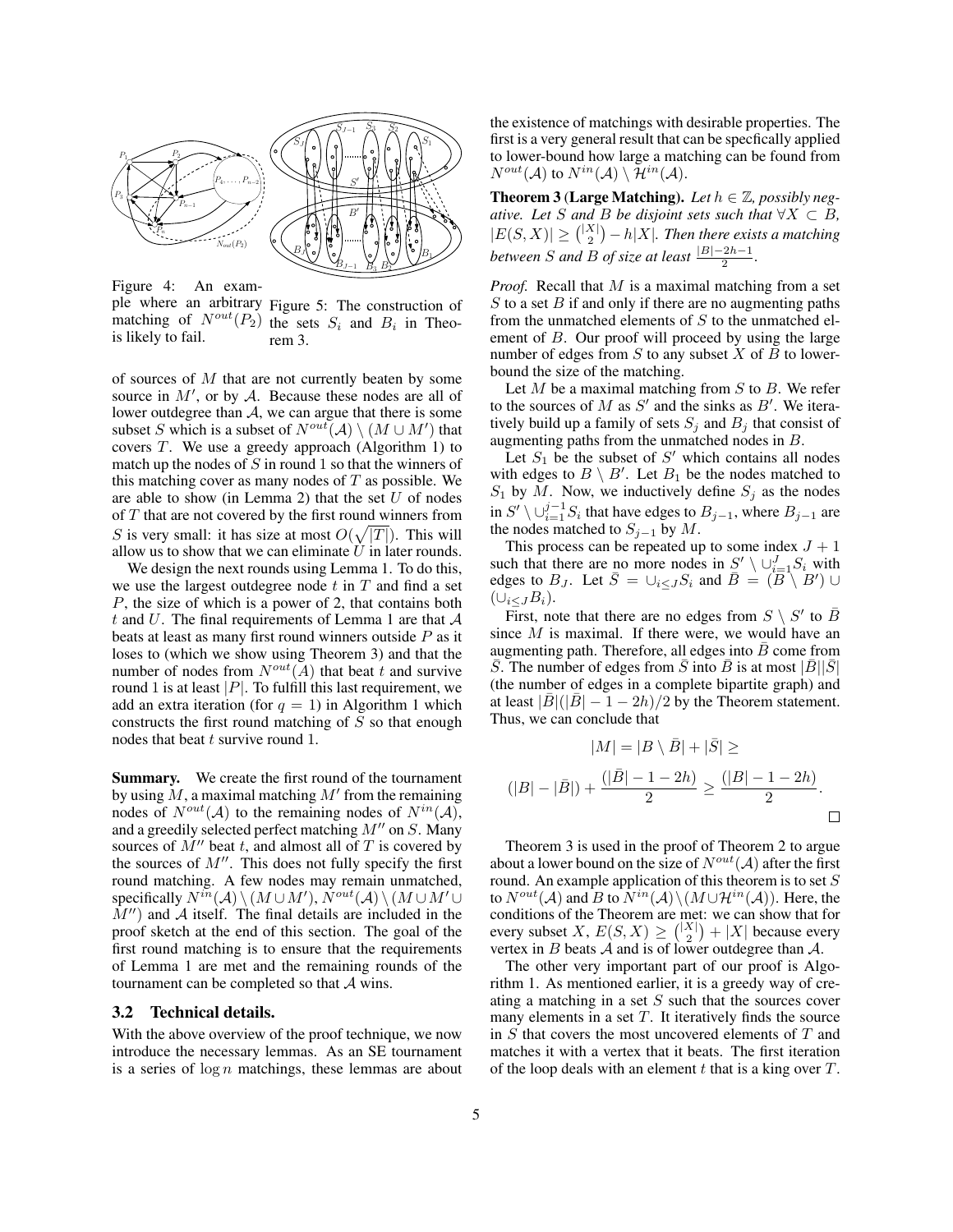Algorithm 1 Greedy Matching

1: Input:  $G = (V, E)$  a tournament and  $S, T \subset V$ ,  $t \in V$ ; Output: Matching M 2: Let  $A_1 = N_S^{in}(t), U_1 = T, i = 1, L_0 = \emptyset, M = \emptyset.$ 3: for  $q = 1, 2$  do 4: while  $|A_i| \geq 2$  do 5: Let  $x_i, y_i \in A_i$  have larger outdegree to  $U_i$  than all the other elements in  $A_i$ ;  $x_i$  beats  $y_i$ . 6:  $M \leftarrow M \cup \{(x_i, y_i)\}$ 7:  $L_i \leftarrow L_{i-1} \cup \{y_i\}$ <br>8:  $U_{i+1} \leftarrow U_i \setminus N^{out}$ 8:  $U_{i+1} \leftarrow U_i \setminus N^{out}(x_i)$ <br>9:  $A_{i+1} = \bigcup_{v \in U_{i+1}} N^{in}_{A_i}(v_i)$ 9:  $A_{i+1} = \bigcup_{v \in U_{i+1}} N_{A_i}^{in}(v) \setminus L_i$ 10:  $i \leftarrow i + 1$ <br>11: **end while** end while 12:  $A_i = \bigcup_{v \in U_i} N_S^{in}(U_i)$ 13: end for

This loop only considers the subset of  $S$  that beats  $t$  and guarantees that at least half of the nodes that beat  $t$  in  $S$ are preserved as sources. At any time in the algorithm,  $U_i$  is the set of the nodes that are currently not covered by the sources of the matching  $M$ ,  $A_i$  is the set of sources that beat any element in  $U_i$ , and  $L_i$  is the set of nodes that lose in  $M$  and are excluded from  $A_i$ .

We want to lower-bound the size of the generated cover. The main idea of the proof is that we initially have many edges from  $S$  to  $T$ , and specifically at least  $\binom{|X|+1}{2}$  to each  $X \subseteq T$ . If we consider the first pair  $(x_1, y_1)$  added to M, then we can say  $x_1$  covers k elements of T. Therefore, we now need to cover only a subset of size  $|T| - k$  which has at least  $\binom{|T| - k}{2}$  edges into it. However, this may include edges from  $y_1$ . When we remove  $y_1$ , we may lose up to |T| edges. The key observation is that for the pair  $(x_2, y_2)$ ,  $y_2$ 's outdegree is upper-bounded by  $x_1$  so we are able to bound the number of edges lost by the matching as the number of vertices currently covered plus  $|T|$ . We then show that there will always be enough edges and sources to increase the size of the matching until at most  $2\sqrt{|T|} + 1$  nodes remain uncovered.

**Lemma 2.** Let  $G = (V, E)$  be a tournament graph. Let  $S \subseteq V$  and  $T \subseteq V$  be disjoint sets such that for all  $X \subseteq T$ , the number of edges from S to X is at least  $\binom{|X|+1}{2}$ . Let  $t \in V$  be given. Algorithm 1 generates a *matching, M, in* S *such that at least*  $|T| - 1 - 2\sqrt{|T|}$ *nodes in* T *are beaten by at least one source in* M *and at least*  $(in<sub>S</sub>(t) - 2)/2$  *of the sources also beat t.* 

*Proof.* We need to define some additional concepts for the proof. The first is the set of covered nodes at iteration i,  $C_i$ , where  $C_1 = \emptyset$ .  $C_i$  is exactly  $T \setminus U_i$  (so  $|T| =$  $|C_i| + |U_i|$ ). Let  $d_i = |C_{i+1}| - |C_i|$  be the number of new nodes covered by iteration  $i$ . Our goal is to lowerbound the size of  $|C_i|$  when the algorithm quits.

Consider the first execution of the WHILE loop. Let  $i_0$ be the iteration at which the loop exits. This loop greedily covered  $T$  but only used vertices that also beat  $t$ . We will lower-bound the number of edges that remain from all unmatched sources in S (the set  $A_{i_0}$ ) to  $U_{i_0}$ . At this point,  $|C_{i_0}| = \sum_{j=1}^{i_0} d_j$ . The number of edges from  $L_{i_0}$ to  $U_{i_0}$  is at most  $|T| - |C_{i_0}| + \sum_{j=1}^{i_0-1} d_j \le |T|$  since we picked the nodes so that  $out_{U_i}(y_i) \leq out_{U_{i-1}}(x_{i-1}) =$  $d_{i-1}$ , and  $out_{U_{i_0}}(y_1) \leq |U_{i_0}|$ . Thus we can obtain a lower bound on the number of edges between  $A_{i_0}$  and  $U_{i_0}: |E(A_{i_0}, U_{i_0})| \geq {\binom{|U_{i_0}|+1}{2}}$  $\binom{D}{2}$  =  $|T|.$ 

Let  $j > i_0$  be any round in the second WHILE loop. As above,  $|C_j| = |C_{i_0}| + \sum_{k=i_0+1}^{j} d_k$  and the number of edges from  $L_j$  to  $U_j$  is at most

$$
|U_j| + |T| + \sum_{k=i_0+1}^{j-1} d_k = 2|T| - |C_j| + |C_j| - |C_{i_0}| \le 2|T|.
$$

We can lower-bound the number of usable edges from  $A_i$  to  $U_i$  as

$$
|E(A_j, U_j)| \geq {\binom{|U_j| + 1}{2}} - 2|T| \geq
$$
  

$$
(|T|^2 + |C_j|^2 - (2|T| + 1)|C_j| - 3|T|)/2.
$$

The second WHILE loop exits when  $|A_j| \leq 1$ . Therefore, when the algorithm finishes,  $|A_j| \leq 1$  and  $|E(A_i, U_j)| \leq |U_j| = |T| - |C_j|$ . We have:

$$
(|T|^2 + |C_j|^2 - (2|T| + 1)|C_j| - 3|T|)/2 \le |T| - |C_j|,
$$

This can be simplified as follows.

$$
|C_j|^2 - (2|T| - 1)|C_j| - 5|T| + |T|^2 \le 0.
$$
  

$$
|C_j| \ge |T| - 1/2 - \sqrt{|T|^2 - |T| + 1/4 + 5|T| - |T|^2} =
$$
  

$$
|T| - 1/2 - \sqrt{4|T| + 1/4} \ge |T| - 1 - 2\sqrt{|T|}.
$$

That is, the number of covered nodes is at least  $|T| - 1 2\sqrt{|T|}$ . After round  $i_0$  we have at least  $i_0$  sources in M covering t and at least  $in_S(t) - 2i_0 - 1$  nodes of  $N_S^{in}(t)$ that were not used in creating the rest of the matching because they did not cover any element of  $U_{i_0}$ . Match these among themselves to obtain at least  $i_0+[(in_S(t)-\mathcal{O}(\log(n)))$  $1 - 2i_0/2 \leq (i n<sub>S</sub>(t) - 2)/2$  sources of the matching that are inneighbors of  $t$ . Complete the matching  $M$  from S to S by matching the rest of the nodes of S arbitrarily. П

The bounds on the greedy matching algorithm are only positive if  $|T| > 5$ . We don't want our bounds in Theorem 2 to depend on the size of the matching into  $\mathcal{H}^{in}(\mathcal{A})$ . In the full version, we fix this problem with a technical lemma that allows one to artifically boost the size of  $T$  to guarantee that the above process will always work.

Now we give a more technical proof of Theorem 2. Although the proof has most of the key details, it does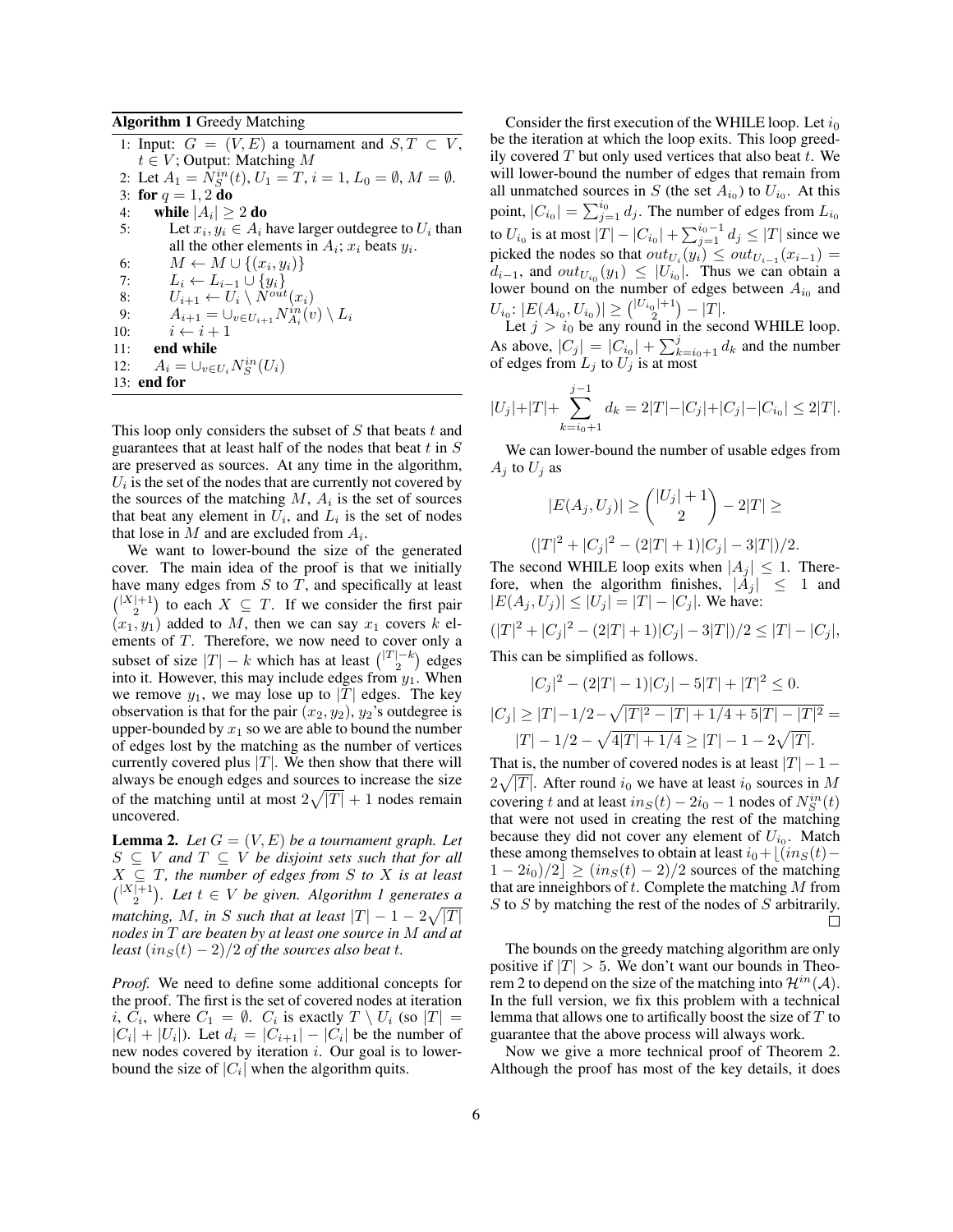not contain all of them. In particular, it assumes that that the indegree of node  $A$  coming from the sources of  $M$  is large enough. This assumption is lifted in the full version of the paper.

*Proof sketch of Theorem 2:* This proof proceeds by constructing the first round matching in stages. First, we will use M, the matching given by the theorem statement, and construct  $M'$ , a maximal matching. Next, we show how to match A and construct the covering of the sources of M using Algorithm 1. Finally, we argue that the constructed first round matching satisfies the requirements of Lemma 1.

For simplicity, let  $A = N^{out}(\mathcal{A})$  and  $B = N^{in}(\mathcal{A})$ . We divide the sources of M onto  $\mathcal{H}^{in}(\mathcal{A})$  into two sets,  $A_T$  and  $B_T$ , where  $A_T$  are the sources of M in A while  $B_T$  are the sources in B. We can also divide  $\mathcal{H}^{in}(\mathcal{A})$  into two sets,  $H_1$  and  $H_2$ , where  $H_1$  are the nodes matched to  $A_T$  and  $H_2$  are matched to  $B_T$  by M. In order to later argue about the size of matchings, let  $|A_T| = |H_1| = h$ and  $|B_T| = |H_2| = k$ . This means that K, the size of M is exactly  $k + h$ .

Let  $B_{\text{rest}} = B \setminus (B_T \cup \mathcal{H}^{in}(\mathcal{A}))$  be the nodes who beat  $A$  and are not part of  $M$ . Take  $M'$  to be any maximal matching from  $A \setminus A_T$  to  $B_{\text{rest}}$ . We want to argue about the size of  $M'$  by using Theorem 3. First, note that  $|B_{\text{rest}}| = |B| - k - K$ . Now, since we removed  $A_T$ , of size  $h$ , we can only say that every node  $b$  in  $B_{\text{rest}}$  has at least  $out_B(b)+1-h$  inneighbors from  $A\A_T$ . Therefore, by Theorem 3,  $|M'| \geq (|\overline{B}| - K - k - 2h + 2 - 1)/2 =$  $(|B| - 2K - h + 1)/2$ . We will use this fact later when arguing about the outdegree of A after the first round.

Finally, note that  $B_{\text{rest}}$  consists only of lower ranked nodes than  $A$ , so every node in  $B_{\text{rest}}$  has some source of  $M'$  or  $A_T$  as an inneighbor.

(Matching  $A$  to some node.) Consider the currently unmatched portion of A. Call this  $A_{\text{rest}} = A \setminus (A_T \cup M').$ If there is some  $a' \in A_{\text{rest}}$ , then match A to  $a'$ . If  $A_{\text{rest}}$  is empty, then we can argue that  $|M'| > 1$  since  $|A \setminus A_T| =$  $|A| - h \ge (n - K)/3 - h \ge (n - 4K)/3 > 1$ . Since  $M' > 1$ , we can dislodge any edge  $(a', b')$  from M' and match A to a'. After removing a', the lower bound for |M'| goes down by 1:  $|M'| \ge |I|| - 2K - h - 1|/2$ .

(Creating a matching of  $A_{\text{rest}} \setminus \{a'\}$ ).) We now use Algorithm 1 to cover  $B_T$ . Let  $S = A_{\text{rest}} \setminus \{a'\}$  and T be the subset of  $B_T$  consisting of the nodes that do not have inneighbors among the sources of  $M'$  and  $A_T$ . For simplicity in this proof we assume that  $|T|$  and hence  $|B_T|$  is large enough.

Every subset X of the nodes of T has at least  $\binom{|X|}{2}$  +  $2|X| - |X| = { |X| \choose 2} + |X|$  inneighbors in S since each node in X can have lost at most one inneighbor,  $a'$ . Let  $t \in B_T$  be the node with highest outdegree in  $B_T$ . Run Algorithm 1 on  $S, T, t$ . This outputs a matching  $M''$  on the nodes of  $S$  that covers all of  $T$  except for a subset, U, of size at most  $1 + 2\sqrt{|T|}$ . There are also at least

 $in_S(t)/2 - 1$  sources of M'' that beat t. This completes the first round matching. Let  $G'$  be the graph induced by the surviving nodes.

(Handling  $U$ .) We will construct  $P$ , a subset of  $T$ , such that P contains U, and t is a king over P who beats at least half of  $P$ . We selected  $t$  so that it is a king in T. Therefore, there is a subset of at most  $|U|$  nodes in its outneighborhood in  $T$  that cover  $U$ . We can add these nodes together with enough other nodes of  $N_T^{out}(t)$  to  $P$ so that |P| is a power of 2 and t is a king in P that beats at least half of  $P$ . This is possible since  $U$  is very small compared to T.

We can assume that the size of P is  $2^c$  where  $2^c$  is the closest power of 2 greater than  $\frac{3+4\sqrt{|T|}}{n}$ , as we may need as many as  $|U| \leq 1 + 2\sqrt{|T|}$  extra nodes added to  $P$  to guarantee that  $t$  is a king over  $P$ . We can further conclude that  $|P| \le 5 + 8\sqrt{|T|}$  since we can at most double  $3 + 4\sqrt{|T|}$  to make |P| be a power of 2.

From Algorithm 1 we know that at least  $in_S(t)/2$  –  $1 \geq (|B_T| - 1)/4 - 1$  inneighbors of t from S are in  $G'$ . Since we assumed that  $B_T$  is large enough, we have  $(|B_T| - 1)/4 - 1 \ge 5 + 8\sqrt{|T|}$ . Hence there exists a subset of the surviving nodes of  $N_S^{in}(t)$  of size at least  $|P|$ . The requirements of Lemma 1 are satisfied if  $out_{G'}(A) > in_{G'}(A)$ . We prove this below and thus show that  $A$  is an SE winner.

(Showing that  $out_{G'}(\mathcal{A}) \geq in_{G'}(\mathcal{A})$ .) The number of nodes of  $N^{out}(\mathcal{A})$  that survive the first round is at least  $\lfloor (|A| + |M'| + |A_T| - 1)/2 \rfloor$ . The number of nodes of  $\widetilde{N}^{in}(\mathcal{A})$  that survive is at most  $\lceil (|B| - |A_T| - |M'|)/2 \rceil$ . It suffices to show that  $|A| + |M'| + |A_T| - 1 \ge |B| |A_T| - |M'|$ . Recall that  $|M'| \geq (|B| - 2K - h - 1)/2$  so we must only show that  $|A|+|B|-2K-h+2h-2\geq |B|$ , or that  $|A| - 2K + h - 2 \ge 0$ . Since  $|A| \ge (n - K)/3$ it suffices to show that  $(n - K) \ge 6K + 6$ , or that  $K \le (n - 6)/7$ , which is true by assumption. □  $(n-6)/7$ , which is true by assumption.

## 4 Conclusions

In this paper, we have shown that the existence of backmatchings can allow for an SE tournament to be manipulated in favor of any of the top 19% of players. The Braverman-Mossel model for tournament generation shows that back-matchings exist even when the noise in each match is very low  $(O(\frac{\log n}{n}))$ . The question of the computational difficulty of manipulating SE tournaments in favor of a specific player remains open, but our result shows that many common examples can be efficiently manipulated in polynomial time using any algorithm for maximum matching. The fastest algorithms for matching run in  $\tilde{O}(m\sqrt{n})$  time ([Micali and Vazirani, 1980] reimplementing [Edmonds, 1965]) and in  $\tilde{O}(n^{2.376})$  time [Mucha and Sankowski, 2004]. Possible future work includes finding even more general conditions under which a winning bracket can be found for